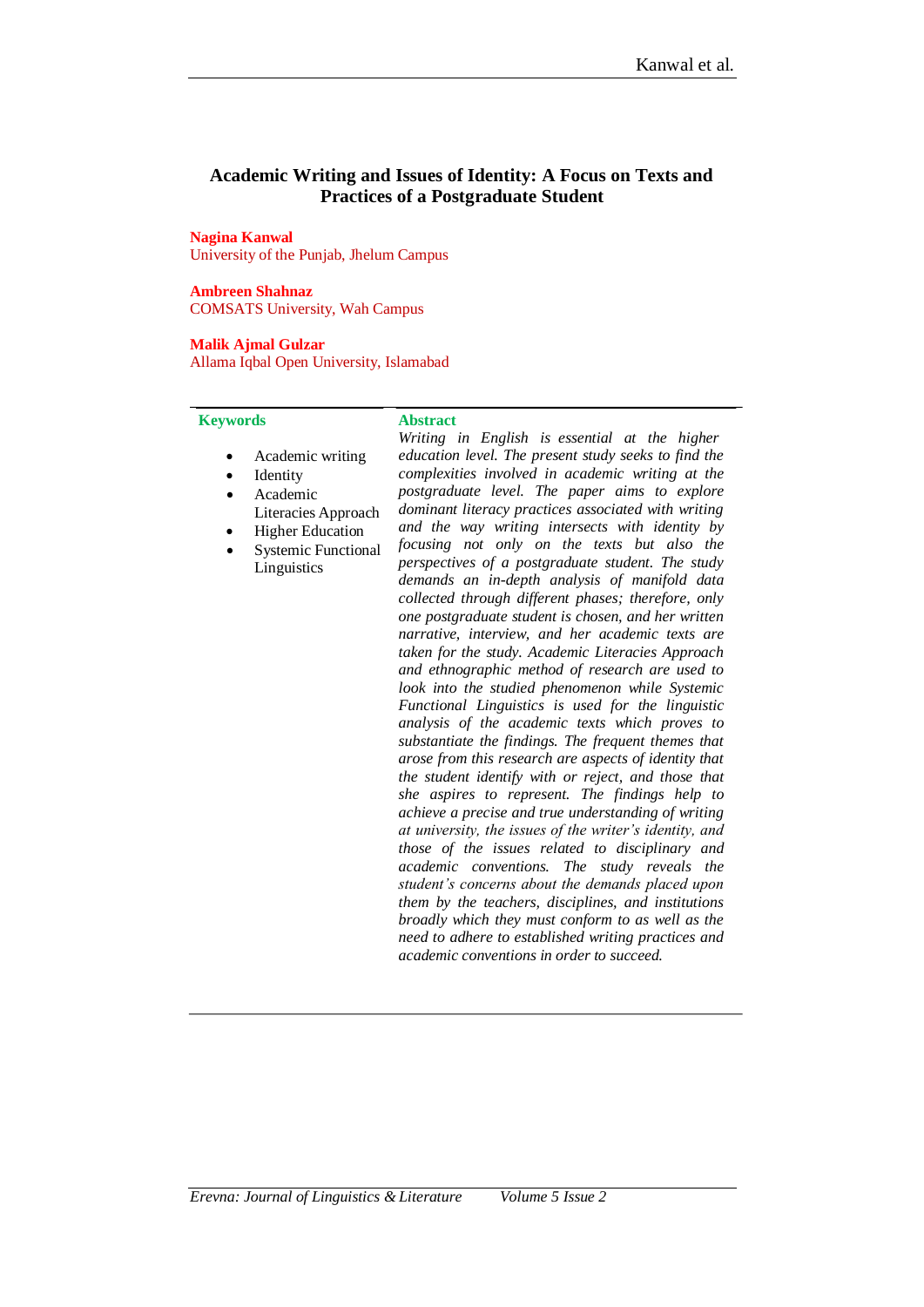## **1. Introduction**

Writing is an important component of academic achievement; mastering academic writing can help a student accomplish his or her academic goals, or it can lead to failure. Students earn grades and marks based on their written work, such as written assignments, examinations, academic essays, and academic research, which are used to create their profiles and predict their future academic performance. As a result, writing is an essential component of academic performance. The writing process, on the other hand, is an often-overlooked topic, and the intricacy of its nature is sometimes disregarded since it is viewed as a separate activity rather than being completely interwoven with other elements of a student's academic life.

In Ivanic's tradition, the present article focuses on students' viewpoints, where she highlights the process of writing after collecting student-writers' views and opinions on their writing experiences; and also gets insights into academic traditions that surround their writings (Ivanic, 1998). As a result, it is critical to include the perspectives of key stakeholders like students, who are the active participants in the meaning-making process at universities (Lea & Street, 1998), and to investigate their complex relationship with their institutions' existing literacy practices and discourses when studying academic literacies. Javed, etal. (2018) also stress that students' learning processes must be studied, as well as the impact of the classroom structure on their learning.

The current study explores the phenomenon of writing at university and identity construction as well as student's writing problems by drawing on the Academic Literacies Approach and the methods used within this approach. The paper aims to explore dominant literacy practices associated with writing and the way writing intersects with identity by focusing not only on the texts but also the perspectives of a postgraduate student. In order to take a complete picture the written narrative of the research participant has also been obtained which contains information about her literacy history, which proves much helpful in gaining insights into the phenomenon under study.

The research objectives are listed below.

- i. To investigate how language constructs identity in the writing process, as well as the impact of institutional aims and academic practices in shaping a student's literate identity.
- ii. To examine the student's perceptions on academic writing and its challenges.

## **2. Literature Review**

In general, the scholarship on writing employs three major viewpoints to investigate the phenomena of writing in higher education. When it comes to language teaching and learning, the Academic Socialization Model takes an academic language approach. This model focuses on students' assimilation into discipline-based and subject-based discourses and genres. As Lea and Street (2006) argue that in order to succeed students acquire those literacy practices which are associated with their disciplines or subject area community (p. 369). Conversely, in the Study Skills Approach language and literacy are viewed as a set of abilities that should be taught and transmitted to individuals in various situations. It is based on behavioral psychology and sees language acquisition as a cognitive process, with a focus on the language's surface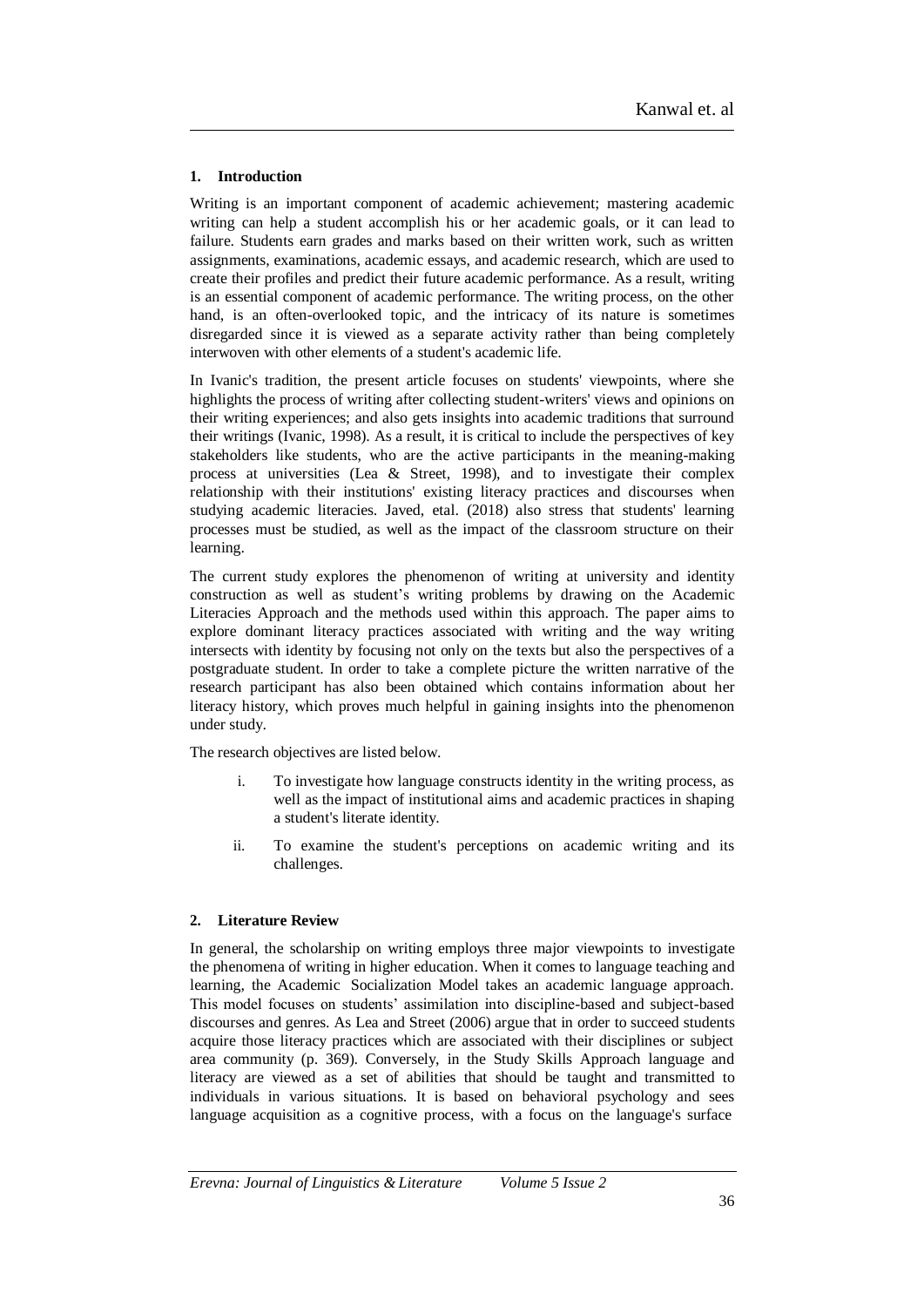elements such as spelling and syntax and it emphasizes "the institutional nature of what counts as knowledge in any particular academic context" (Lea & Street, 2006, p. 369). A number of studies (Ivanic, 1998; Barton, 2006; 2009; Lea, & Crème, 2008; Lea, 2009; Lillis, 2001; Lillis, & Scott, 2007; Lillis, & Turner, 2010) explore the phenomenon of writing by adopting Academic Literacies Approach. This approach focuses both on texts and practices and emphasizes the need to comprehend the use of academic literacy practices in the learning process and creating knowledge. Lea's (1999) study on academic literacies and learning in higher education address these while focusing on literacy practices and related issues of writing.

Many researchers have explored students' experiences and the role of context in the learning process (Gibbs, 1994; Mortan et al., 1997); however, the role of language in the learning process is an untouched area. Even if it is done, language issues remain isolated and detached as they are not interlinked with individual and social practices and context that might help in the overall improvement of the teaching process (Lea, 1999). Lillis (1999) looked into the difficulties of gaining entry to higher education in the United Kingdom, focusing on non-traditional students and their experiences in higher education in order to get insights into the norms that regulate students' academic writing. Tahir et al. (2017) argue that the spectrum of education has now widened with the need to train the learner according to global trends.

In Pakistan, numerous researches focus on examining scholarly writing with relation to English language education in Pakistani academic institutions, as well as multilingual learners' efficiency (Qadir, 1996; Hussain, 2000; Shah, 2001; Zubair, 2001; Rahman, 2001; Mansoor, 2005; Haider, 2005; Mashori, 2007; Shamim, 2008; Samiullah, 2011; Kulsoom, 2013; Manan et al., 2017; Riaz et al., 2017). The current study is groundbreaking since it is the first to employ an Academic Literacies Approach to investigate the sample student's writing and identity, as well as her opinions on writing issues.

## **3. Research Methodology**

The study is exploratory-interpretive in nature, and it is a qualitative ethnographic study based on Street and Lea's (1997, 1998, and 1999) study of student writing in higher education, which they named the Academic Literacies Approach. The study demands an in-depth analysis of manifold data collected through different phases; therefore, only one postgraduate student from a higher education institution is chosen, and her written narrative, interview, and her academic texts are obtained for the study.

In-depth semi-structured interviews that elicit information on literacy history and 'talk around the text' are the most common approaches employed in Academic Literacies. The researcher in literacy history obtains autobiographical stories of language and academic literacy acquisition in order to comprehend contemporary practices and determine an individual's life journey in a greater socio-historical context. In semistructured interviews, participants are encouraged to express their opinions and insights on academic writing in ways that are not pre-determined by the researcher in order to identify students' concerns. 'Thick participation' (Sarangi, 2007) helps to gain insights into institutional requirements in terms of forms of representation, discourses, epistemological framings, and particularly their role in shaping students' identities and learning experiences at higher education institutions when used in conjunction with interviews, written narratives, and textual data.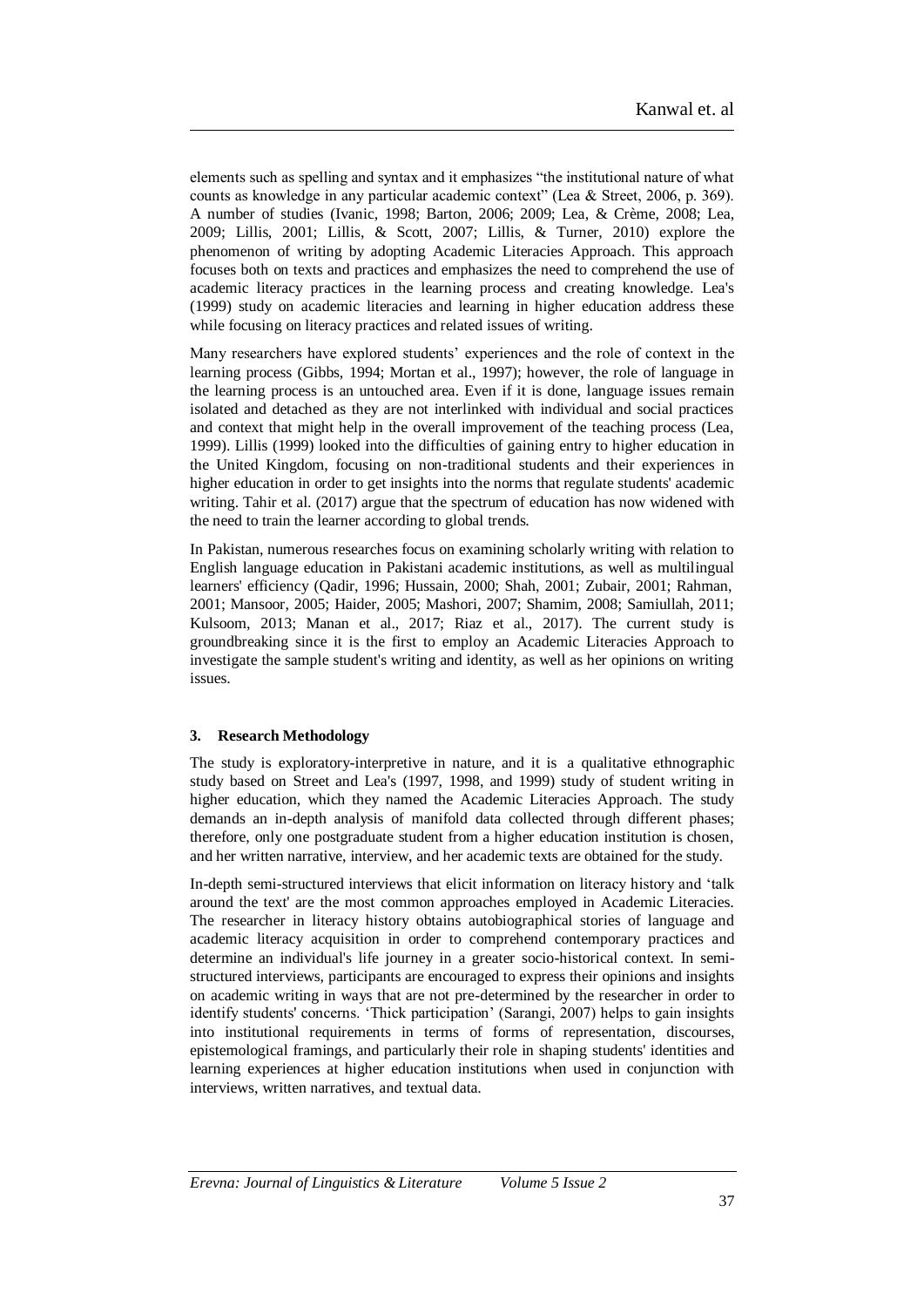## **a. Systemic Functional Linguistics**

The writer's linguistic and functional choices, according to Halliday (1973), reflect the social conditions and their impact on his perspective. The text is not separated from its context of usage since SFL text analysis takes into consideration linguistic resources as well as their social, cultural, and ideological implications. The theoretical framework and analytical techniques are meant to reveal the text-context connection. To examine the texts, we used the three Meta functions of Systemic Functional Linguistics: ideational, interpersonal, and textual Meta functions. We have taken five linguistic features, i.e., verb processes; clause structure; nominalization; tense, mood, and modality; lexis, and applied them to the sample writings.

## **4. Findings and Analysis**

Findings are obtained from the written narrative of the research participant as well as from her interview.

## **a. Case History of the Post Graduate Student**

Samia brought up took place in Urdu speaking environment and she started studying English from her mother when was three years old. Her mother taught her the Holy Quran after she learnt Urdu and English language. "So the entire language learning experience I had was with my mum", according to her. In class three, she was accepted into a middle-class private English-medium school. She claims that the language reading and writing exercises there did not help her improve her language skills. As a result, "my mother's lessons served as the foundation for my language learning, which I depended on throughout my academic career."

She liked to read popular Urdu children's magazines when she was younger, but she did not devote much time to reading later in life due to her commitment to her academics, since she was a high achiever who needed to keep her job. Her passion for reading led her to choose English Literature as a major in her Bachelor's degree.

She also works at the International Islamic University in Islamabad as a visiting instructor (English Language Teacher). She describes her undergraduate writing experience as follows: "Whenever I have an assignment due, I feel extremely burdened, but that burden does not motivate me to do it early; instead, I am in the habit of completing it at the eleventh hour. With addition, I do seek my teachers' assistance in writing projects, but before doing so, I attempt to read through the relevant material on my own so that I can spot the areas where I may be having difficulties. Conclusion and recommendation sections are, in general, my issue areas. It's quite tough for me to summarize the situation and provide the suggestions. Even if I do a good job when I do it, it is always a challenging work for me."

Her perspective on students' multilingualism and its link to writing is: "When it comes to being multilingual and how much it helps, my experience has been that it inhibits English writing because thinking in my native language and writing in a second language does not help much".

She goes on to say more about writing

"When I first started my degree, I anticipated that reading would be a significant challenge for me, but the issues that I have encountered thus far have all been related to writing, particularly during the examination, when I am expected to write a lot and critically examine things in a short amount of time, which is extremely stressful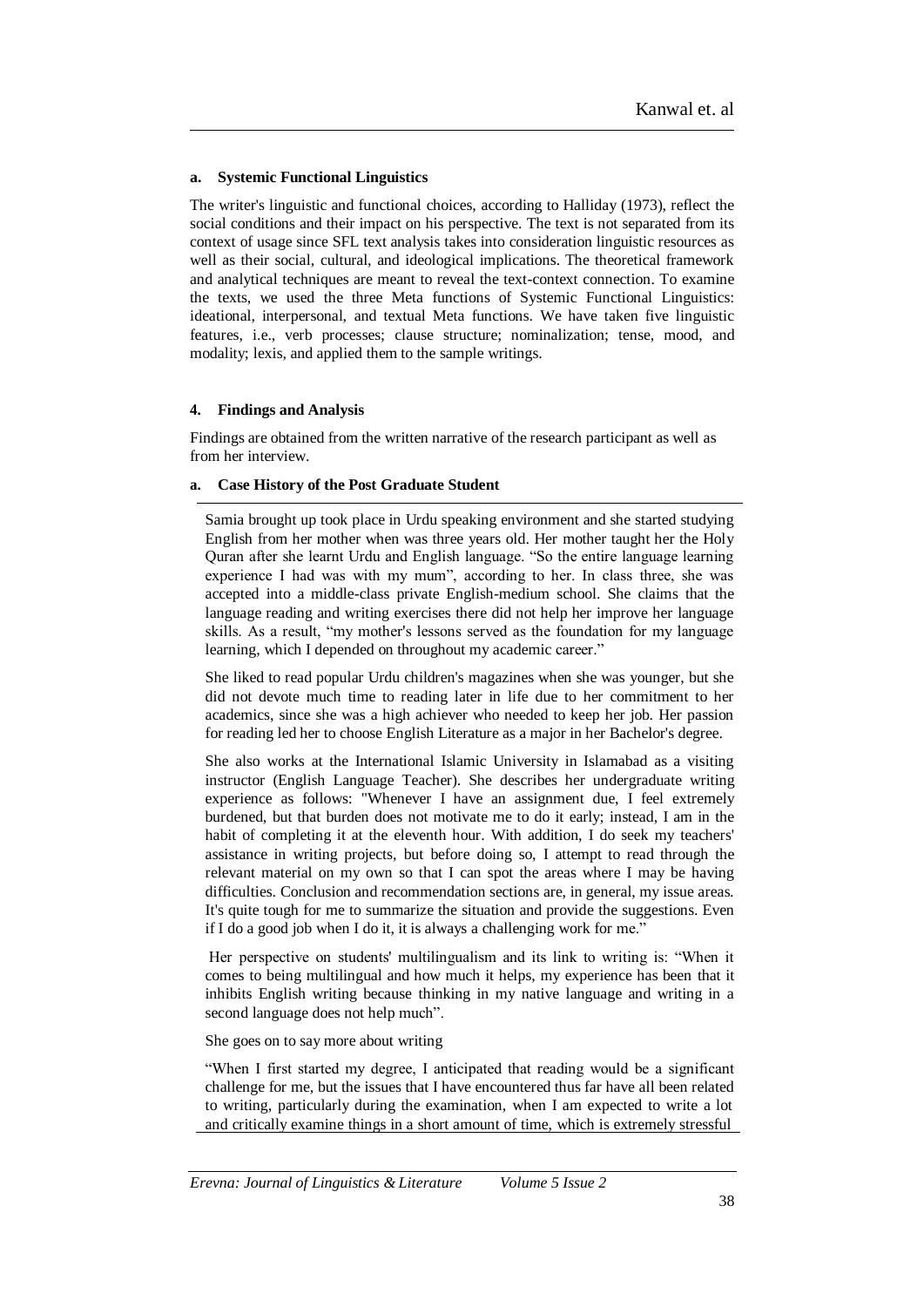for me and a significant challenge. By and large, my course work experience has been positive, but what stresses me out the most is this examination, which has less time and requires more writing."

Our research participant's narrative displays her academic experience, writing practices, worries, and issues. Multilingualism, according to Samia, is a barrier to successful writing since it makes it difficult to write in English because it is ineffective to think in one's own language and write in a second one. Her case study shows the complexities of academic writing as well as the misunderstanding that exists among student-writers. Samia considers writing in tests to be a tremendous struggle since she is expected to write a lot and critically examine things in a short amount of time. What stresses her out the most is writing in examinations because she has less time and more to write.

## **b. Findings from the Interview**

The following section presents the findings elicited from our research participant's responses.

## **i. Perspectives on writing and identity**

We talk about our participant's perspectives on her writing processes and practices, as well as how her work reflects her sense of self. Certain aspects of her writing she completely owns, while others she does not and wishes to better. Samia not only took complete ownership of the task but also remarked that her "real self" dominated and affected her work automatically, despite how she desired to sound. When we discussed the impression she intended to make with this project, she said:

Samia*: I attempted to present myself as a competent individual, but in the end, my true self emerged, which is to relax and, as a result, not come up with the best of yourself. I would say this assignment accurately portrays me.*

We also discussed academic writing traditions, and she stated that they had become a part of her writing, as well as a part of her learning, allowing her to appear informed.

Me: We observed that you used passive voice sparingly in your project...

Samia: *Exactly, we've always been informed that using personal pronouns in research publications and all things isn't appreciated.*

Me: I can't think of a single time when you've uttered the words "I" or "us."

Samia: I've strictly adhered to that...

Me: Was that something that came naturally to you, or did you try to show off your personality in a more active way?

Samia: It's become second nature to me.

When asked if she opposes it, she says no.

Samia: No, I don't think so. I consider myself to have learned something, therefore I'd say k... I've discovered something]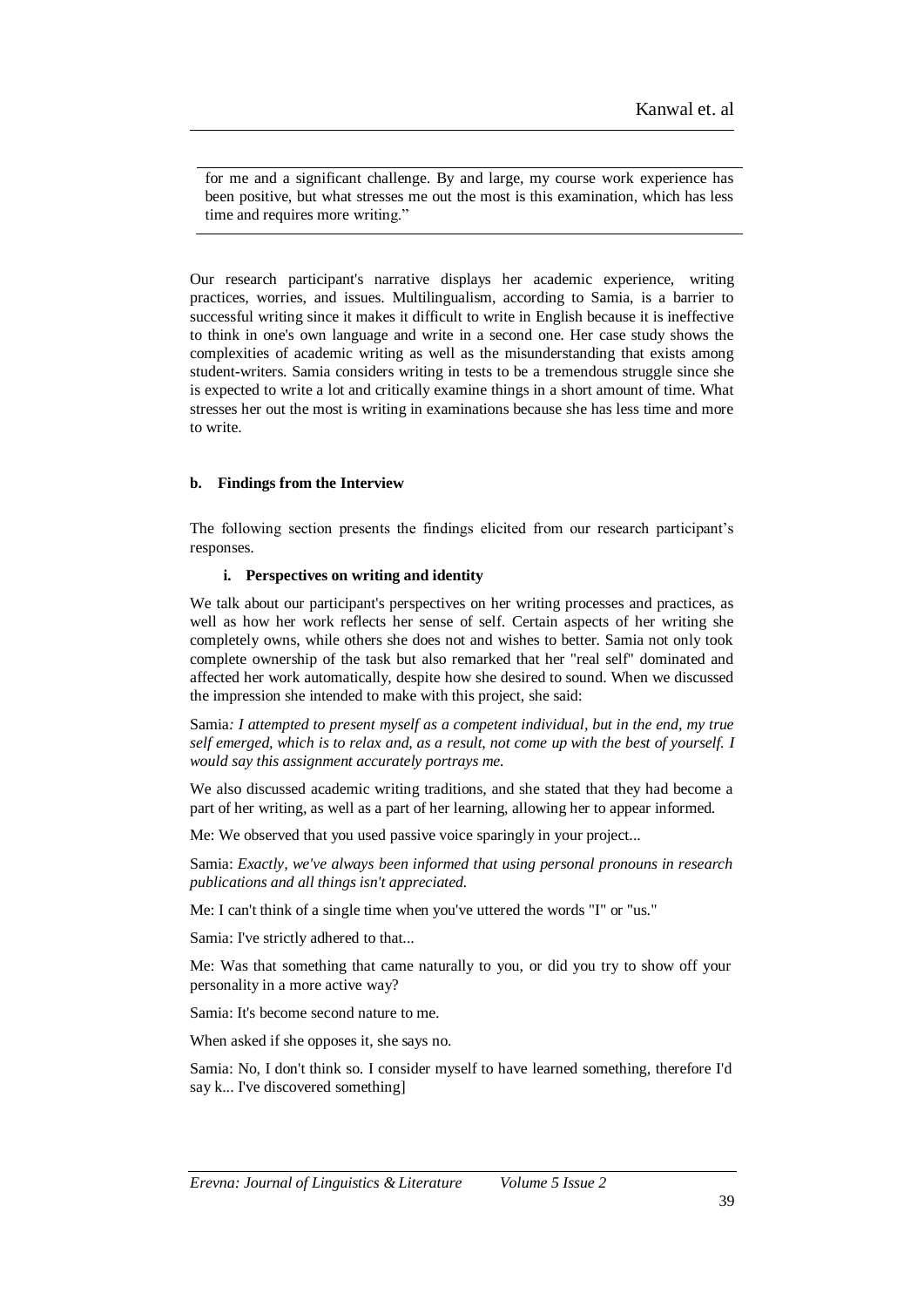Her replies occasionally indicate that she has consciously established the persona to which she aspires in her work. Samia answered when asked about the manner she presented herself in this assignment.

Samia: *Whenever I do an assignment, I want to be presented as a knowledgable person, regardless of what I've contributed in this assignment. Even if I'm not working on an assignment or participating in a class discussion, I always strive to sound knowledgeable, and if I don't have knowledge in a particular subject, I attempt to remain mute. The assignment is the same way, if I ever feel like I'm lacking I just skip that part.*

Samia wants to give the sense of someone who knows a lot about the subject; she doesn't want to come across as a novice, which she has attempted to convey in her writing as well.

Me: So, in terms of your identity as an English linguistics student, could you elaborate?

Samia: *I'd say the same thing again: I want to come across as someone who knows what they're talking about. If I use such terminology, I'd be glad to sound like someone who works in the subject of linguistics, such as an educated linguist writing this.*

Samia communicates a sense of complete ownership of her argument when she asserts that her writing style is not influenced by anybody; rather, it is entirely her own and the result of a lifetime of study.

Me: Have any of your teachers had an impact on the way you write? (in both terms in expression or in content).

Samia*: I won't state that my writing style is not impressed by anyone; since I know that whatever I write, I always begin with a background and a general remark. It also follows the rules, such as beginning with a hook and so on. It is my own way of writing; I might have adapted the style from my previous readings, and it is now my own writing style.*

She mentioned this during the discussion of her written work and the parts of her work which she owns because they reflect her own thoughts and feelings.

Samia: *My subjectivity is present; I have analyzed them subjectively, as if no one were present to inform me that this theory is more suited. I just picked it out at random because I was short on time and had to limit myself to just one movie, so I had to locate the things in it and scrutinized it in subjective manner, it was my own idea that this dialogue would be more appropriate and so..*

Students should not be constrained in their writings, according to Samia, because this will limit their thoughts and prevent them from producing high-quality work. She also highlighted the limitations that prevent them from portraying themselves accurately in writing, as they were unable to project themselves in their writing owing to a variety of disciplinary and academic restrictions. When we were talking about academic writing conventions, she expressed her worry.

Samia: *In some ways, the norms are absolutely suitable; you must be clear and unambiguous in what you're going to do in the initial stages of your writing.... However, we should be given complete freedom in the discussion section, in terms of how we want to conduct our research and how we want to handle our findings. When I was writing my thesis, I believed that if I had been given some freehand, I could have done a better job.*

In response to a question on writing structure and headers, she said,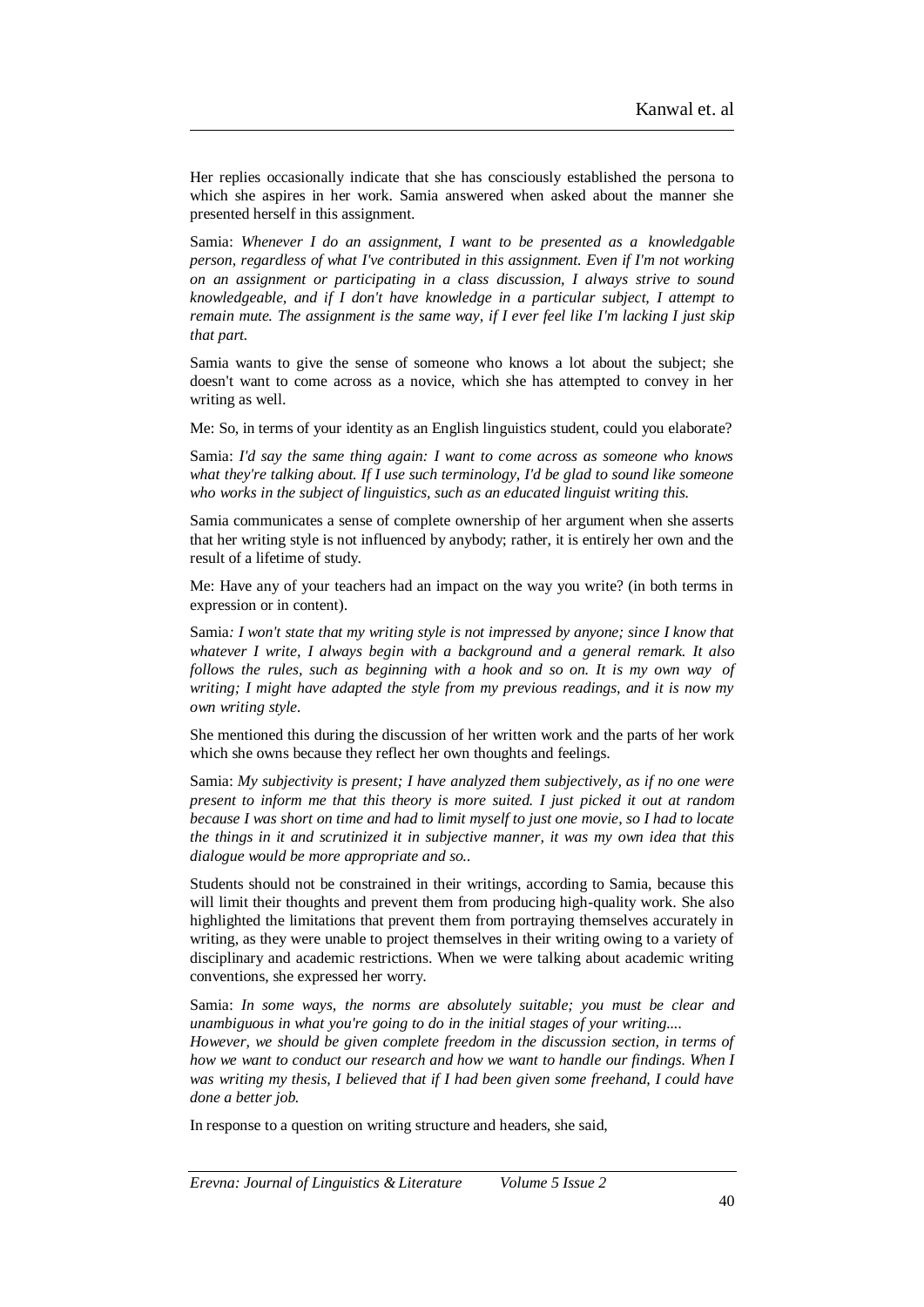Samia: *the writing must have the structure, but according to our own unique way; I'm writing in a single paragraph, outlining my goals and significance rather than using subheadings... that my objectives begin here and conclude there, and that the significance begins with the title... Giving headers is childish, but we continue to do so.*

Me: Perhaps that makes it easier for the reader to simply glance at it and...

*Samia: Yeah, simply to make things easier for them, I'm now working in phonology, so I did recordings and transcribed them, as well as prepare tables and other things. I didn't see it was much hard, but it was a two-month process. When I did it my way, I centred tables and analyzed them in a single row, and when I approached my supervisor about it, she advised me to split my tables and split my analysis, which made me think we were still there (hadn't improved).*

Me: When we're writing something, we have to keep the reader in mind at all times.

Samia: *Although we are given the status of scholars, M. Phil scholars, we are not regarded as such. We're still told what lines to go after, and I'm not one of those people who defy norms. But there are times when I wanted myself to be presented rather than conventions taking me over.*

She has a variety of answers; sometimes she joyfully follows academic traditions, while other times she rejects them and prefers to go her own way. As a result, the participant's responses to her own images were nuanced and diverse.

Me: If you were given the opportunity to rewrite that assignment, would you like to modify it.

Samia: *I'd like to modify a few sections of it, but not all of them. I'm happy with the way I analysed it because it was the only way I could think of. I believe that was the greatest part, and since you've asked about the portions that show your identity, I won't change the analysis. However, several sections, such as the literature review... I would add a little more to this section, such as rearranging everything in a more logical order, and changing a few chapters, such as the first two*.

Me: What do you own and what do you disown in this assignment?

Samia: *As I previously stated, I could have done a better job introducing my idea in the introduction section, and I could have done it in a more professional manner. I do not own this completely, but I do own the analysis section. On reading my analysis part I used to utter, yes, I did a good job.*

#### **c. Resistance to Readers Expectations**

The interview with Samia exposes her reluctance to meet the expectations of her readers. Her resistance might be shown in her lack of enthusiasm in learning about her teacher and her expectations.

Me: Whenever you're doing academic writing, whether it's for examinations or assignments, and especially for this one. Do you try to address your readers' expectations?

Samia: *I know in some circumstances and don't know in others. In this case, I didn't know.*

Me: And you didn't even bother to learn about...

Samia: *I didn't even attempt because I wasn't particularly interested in the subject, so I never imagined I'd be able to improve; instead, I just assumed I'd have to get through it*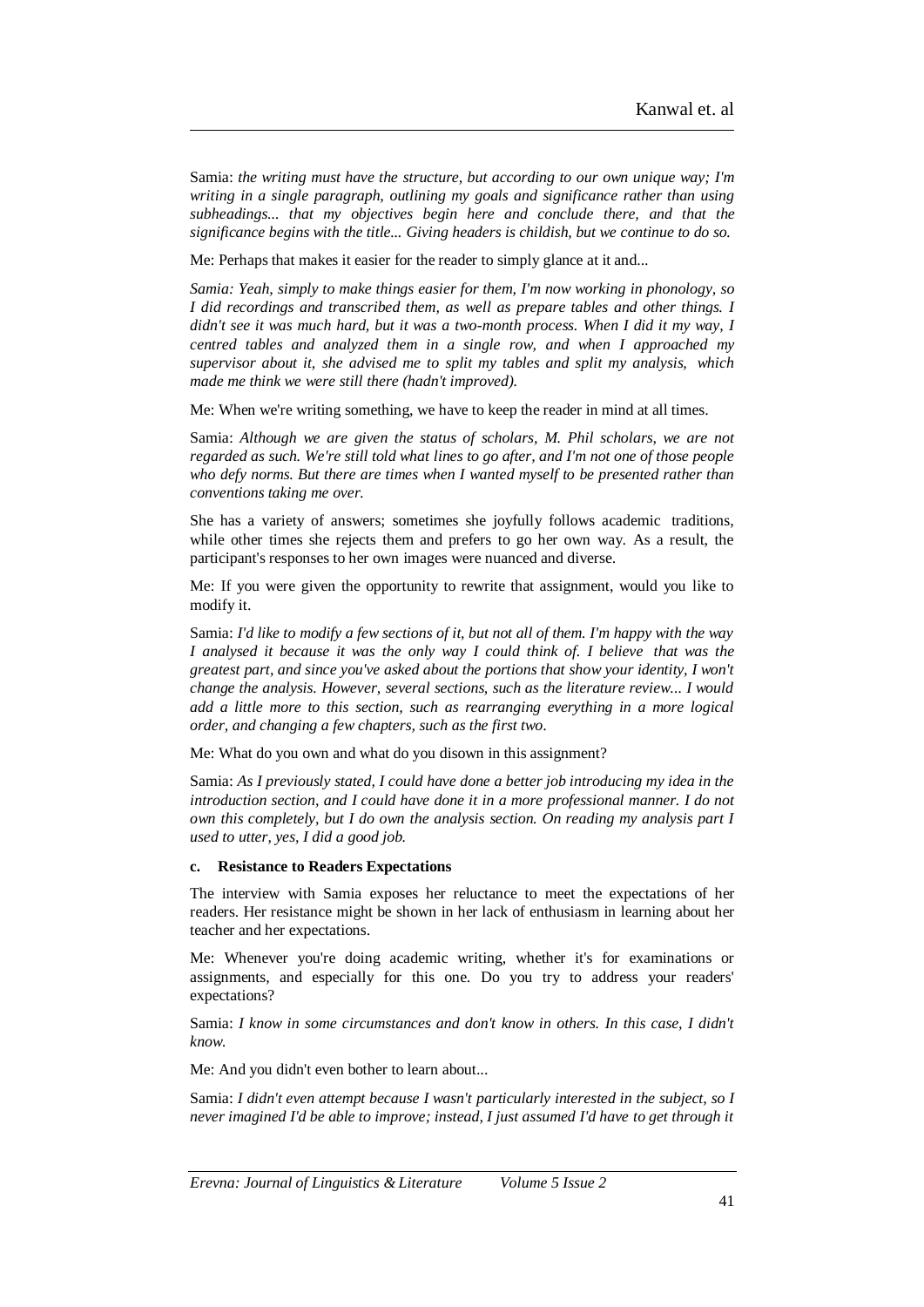*somehow or another; I'm well aware of some teachers' expectations, and we do meet them.*

Samia had little interest in the course or in earning excellent grades, which led to a chilly demeanour, and she made no attempt to learn about her teacher's expectations. When I questioned Samia how her readers' ideological positions impact her work and if she tries to negotiate her identity in response, she said:

Samia: *Yes, we manipulate it in some way, but in this assignment, I didn't, partially because, as I previously stated, I was not particularly interested in the course. Second, my teacher is a very knowledgeable person; she is much respectful, but I couldn't assess her expectations well, I was also new to the university. However, I did not know the teacher well in this situation; another factor could be because I never received feedback from her.*

She made the following statement when discussing the difference between the instructor and student expectations, as well as students' confusions about how they were being assessed and graded:

Samia: *When I gave a presentation, I didn't receive any feedback; though I'm told about certain points, but I didn't get any meaningful feedback; I did not have any idea about the areas where I lack and how I might grow, especially in this course. Only one B grade was given to me, and it was in this subject.*

## **d. Disciplinary Conventions in Writing**

When I asked Samia about disciplinary standards in writing, her replies reflected her level of acceptance. She believes that following the standards and achieving success is simple and easy, and that going against the norms that are widespread in our educational system is futile.

Me: You write according to academic traditions because of having no choice?

Samia*: I believe I am a kind of personality who always follows the rules and rarely deviates from them. This is evident in my academic life as well; I choose to study diligently because there are examinations to be taken... I'm sort of following tradition, and the same is true here; I've never considered another choice... because I don't see the necessity. I'm a trend follower rather than a trend maker.*

Me: And, as is the case with our educational system, this ultimately leads to success.

*Samia: Yeah, we have to be like that in this system, not over thinking things and just accepting things as they are.*

Me: We noted in your written narrative that writing in a second language is challenging for a student, did you have any problems with it in the past or now??

Samia: *I don't think it's as difficult as it used to be after all these years of writing. I believe the area in which I need to improve is my ability to write concisely. I believe I have a time limit while taking the exam, the things that I could have stated in one sentence, I usually write in three, and if I don't write that in three, I generally write very long sentences, which irritates me. This is the area where I believe I can improve. I once read somewhere, "I didn't have time to write the short one, so I wrote the long one." So writing briefly is important; it is critical that you are fluent in at least one language so that you can express the same notion in a few words rather than a few paragraphs.*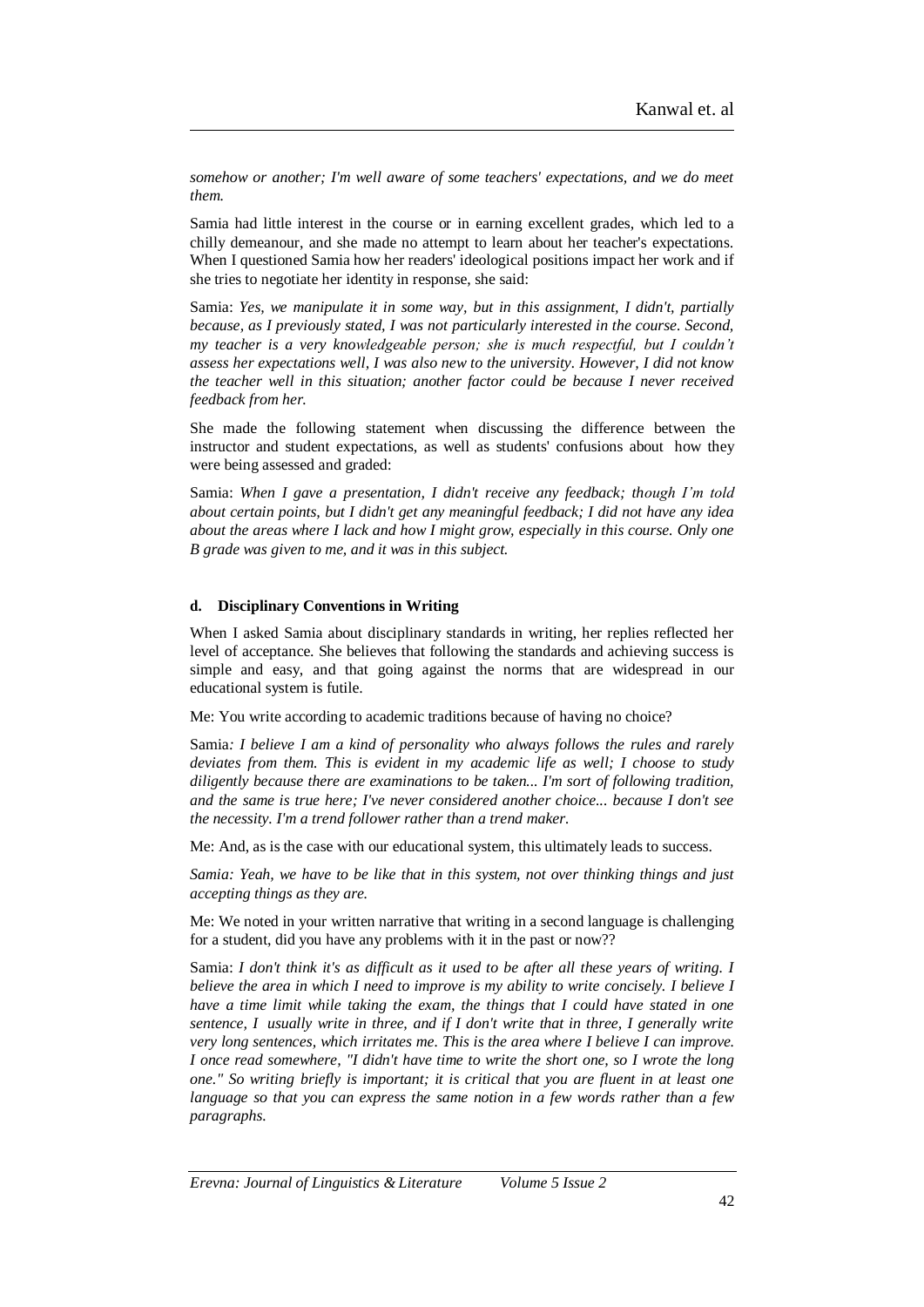When it comes to gaining success, Samia believes that expressiveness is more vital than intelligence.

Samia: I think both, having knowledge and expressing the knowledge are important. You must have the knowledge about the course you have passed as well as you must know how to express it.. So I believe it's the 30/70 relationship: 30 for knowledge and 70 for expression.

The interview with the research participant is extremely enlightening as the responses make us aware of the currents issues of writing and identity and the students get to know about them only when go through this process of identity formation while writing. It also reveals students' inconsistencies and ambivalences in their adherence to prevalent norms and practices, as well as their resistance to and adaptability to readers' expectations and disciplinary conventions, and their views of academic accomplishment.

#### **e. Linguistic Analysis of Texts**

We selected brief excerpts of about 50-60 words from our study participant's assignment and Mid-Term examinations and employed Halliday's five lexicogrammatical characteristics to determine their placement and connection to academic discourse.

#### **i. Extracts from Samia's Assignment and Exam**

#### **Extract A (assignment)**

Tannen's Difference Theory was used to analyze cross-sex conversations in Disney's Frozen.

Score: (7/10)

The findings lead us to believe that gendered conversational patterns can accurately portray the gendered identities of anyone conversing with the other gender. Females like to avoid conflict and make concessions on contentious issues, whereas males prefer to show themselves as the superior figure with no faults or weaknesses. (61 words)

(I attempted to include the entire clause, even if it exceeded the 50-word restriction; I was more concerned with including the entire clause than with the word limit.)

#### **Extract B (Exam)**

"Why does the problem of 'pronominal neutralization and sexism' bothers Lackoff (1973) in her examination of linguistic imbalances?"

Score: (7/7.5)

(lines 18-26)

"So, according to Lakoff, this is what causes a language imbalance, and it is again due to the dominant portion of society's employment of sexist words in order to preserve their power. They are consolidating their own control under the pretext of promoting equality via inclusiveness". (51 words)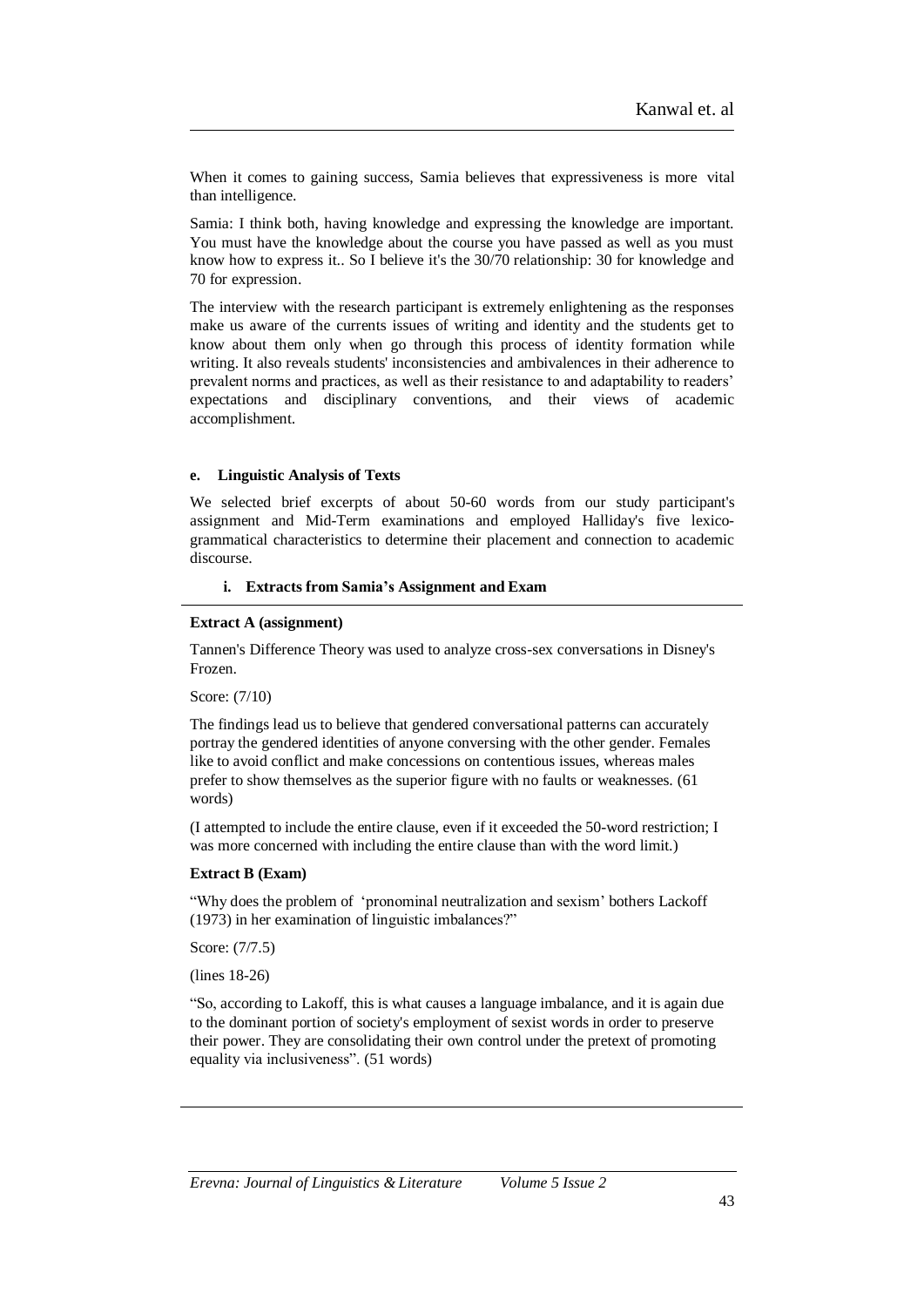### **ii. Clauses and verb processes**

The lexical density is calculated by counting the clauses and the number of lexical terms per clause; lexical density of 5 or more is deemed high (Ivanic, 1998). In the examined sentences, the lexical density is 6.3 in extract A, which is fairly high, but it is 4 in extract B, as shown in table 1. Excerpt A is taken from the assignment whereas Excerpt B is taken from exam paper, which leads to the further interpretation that students are more careful in building their identity as academic writers when they have time and resources (they have access to academic scholarship and researches while doing assignments) which is not the case in examinations where they have limited time to pen down their ideas. The high lexical density in excerpt A suggests the student's desire to depict her affiliation to the academic community and her identity as an academic person.

## Table 1

## **Lexical Density in clauses**

|    | No. of lexical items | No. of clauses | lexical density |  |
|----|----------------------|----------------|-----------------|--|
|    |                      | А              |                 |  |
| 33 |                      |                | 63              |  |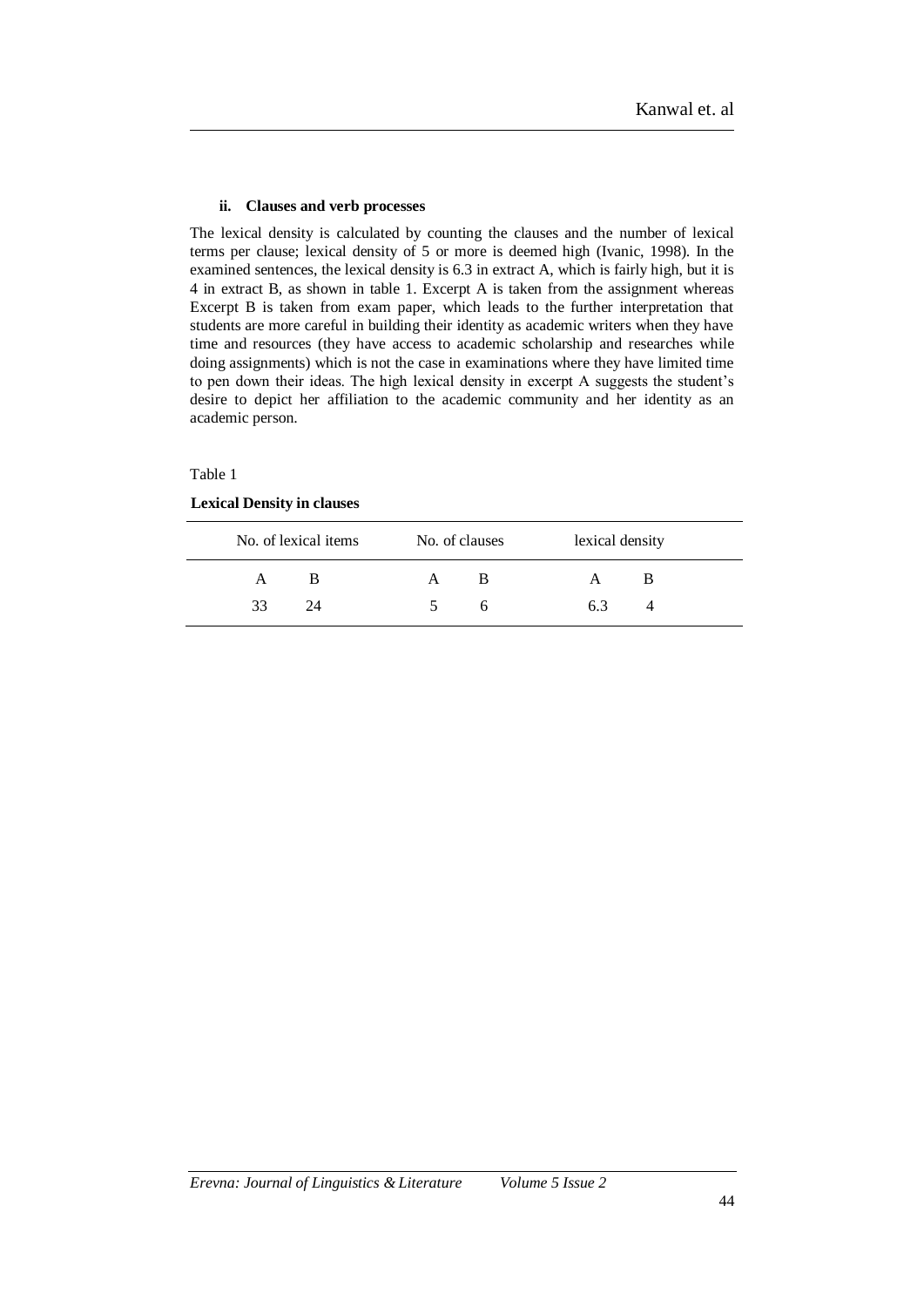Table 2 shows Halliday's categorization of verbs into distinct verb processes.

## **Table 2**

# **Verb Processes**

| Mental       | Relational        | Verbal | Material |
|--------------|-------------------|--------|----------|
| Are inclined | allow, can depict | ----   |          |
|              | Are, is, has made |        |          |

The findings are noteworthy since the major verb processes identified in these passages are mental and relational, with no occurrence of the material verb, indicating the writer's interest in ideas and mental activity, as well as the abstract link between items.

Extract A: Allow, can depict, are inclined, are,

Extract B: Is, has made, are making

The verbs are mostly in the present tense and are definite. Most verb processes refer to mental and relational processes, indicating that the writer is conveying facts, actual circumstances, and relationships among abstract concepts and entities. Academic discourse features the mental and relational verb processes and by employing them in writing the writer is trying to identify herself with the academic discourse.

## **iii. Nouns, Nominalization, and Nominal Groups**

The abstract nouns indicated in these passages are primarily inanimate nouns that relate to ideas, concepts, and hypotheses. The animate nouns are humans, and they mostly relate to writers and theorists. The 'head nouns,' i.e., the principal subjects or objects of the verbs are listed below.

Extract A: The results, styles, identities, conversation, gender, females, conflict, compromises, points, males, status,

Extract B: Lakoff, society, terms, dominance, equality

Another characteristic of academic discourse is the compression of data and the presentation of it in lengthy nominal groupings. A nominal group, according to Halliday, consists of the head noun, any embedded clauses, and anything that changes it (Ivanic, 1998 p. 267). From both extracts, we determined the longest nominal group, as well as the total number of words and the ratio of lexical terms to total words. Academic discourse is also linked with this style of writing in thick sentences. The clauses that have been identified are as follows:

**A: "**Gendered conversational styles can depict the gendered identities of anyone involved in the conversation with the other gender". (18 words, 61% lexical words)

**B:** "It is again because of the dominant section of society who has made these sexist terms prevail in order to maintain their dominance" (23 words, 47% lexical words)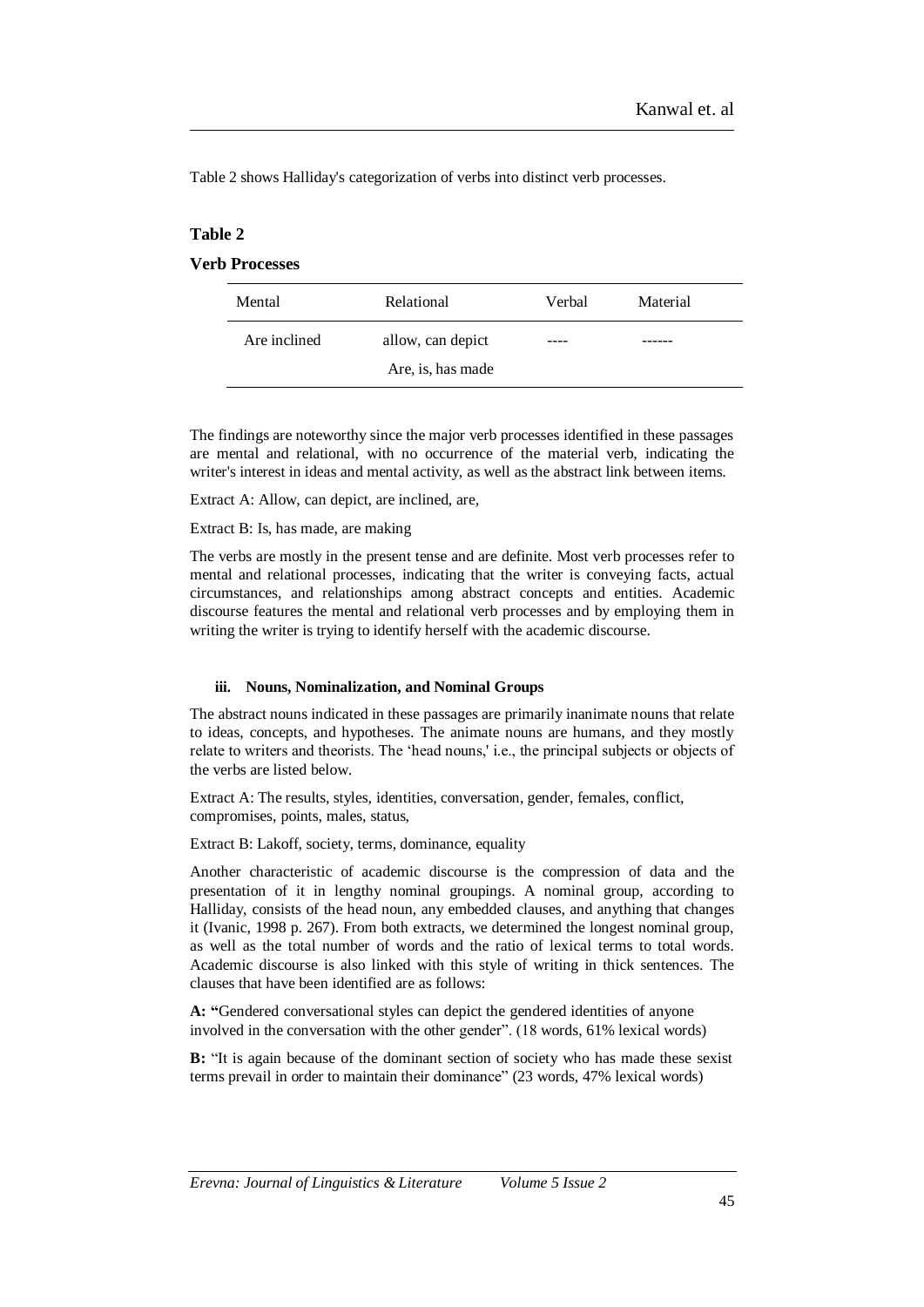There are 61 percent lexical words in the clause taken from the assignment and 47 percent in the clause taken from the exam paper in the examined clauses from both extracts, indicating that knowledge is compacted together, as is typical of the academic community.

## **iv. Tense, Mood and Modality**

In each of these excerpts, the present tense is evident, indicating eternal truths and the writers' care for communicating those truths. The passages are also in a declarative tone, which is a characteristic of academic speech in which information and facts are assertively delivered. However, there is just one use of the modalized verbs 'can represent,' which relates to a categorical viewpoint. The following is a list of the tense mood and modality:

Excerpt A: The modalized verb areused i.e., Can depict, present tense, declarative sentences, no interrogatives, no imperatives

Excerpt B: declarative sentences, present tense, no interrogatives, no imperatives

## **v. Lexis**

Lexis refers to the usage of certain terminologies and lexical terms connected with the academic community. I've selected the vocabulary elements from Samia's excerpts that show her academic affiliation and put them below. She has utilized a variety of lexis related to her subject and discipline.

Extract A: Results, Conclude, gendered conversational styles, depict, gendered identities, inclined, conflicting points,

Extract B: Creates, linguistic imbalance, dominant section, sexist terms, prevail, maintain, dominance, propagating, equality, inclusion, strengthened

The lexis found from the extracts is mostly from the fields of discourse analysis, feminist discourse, and research discourse.

## **5. Conclusion and Discussion**

Findings from the written narrative of our research participant who is a postgraduate student, her interview and the linguistic analysis of her texts complement each other, but at the same time, they point to the discrepancies found in the writers' sense of their identity, their resistance to academic conventions and their conscious or unconscious adherence to the established norms, which makes more evident the power relationships in academia and what has counted a success in the academic community. Samia has her particular views on being successful in academia therefore, she finds it simple and unproblematic to follow the academic conventions in writing and therefore achieve success, and she claims that defying the rules that govern our educational system is futile. At the same time, she has also raised her concern that students should not be constrained in their writings since this will limit their thoughts and prevent them from producing high-quality work. She has also discussed the constraints which inhibit students' true portrayal in writing as sometimes they could not project themselves in their writing due to varied disciplinary and subject requirements. She has very strongly voiced out that there are times when I wanted myself to be presented and not the conventions taking me over. As a result, the participant's responses to her self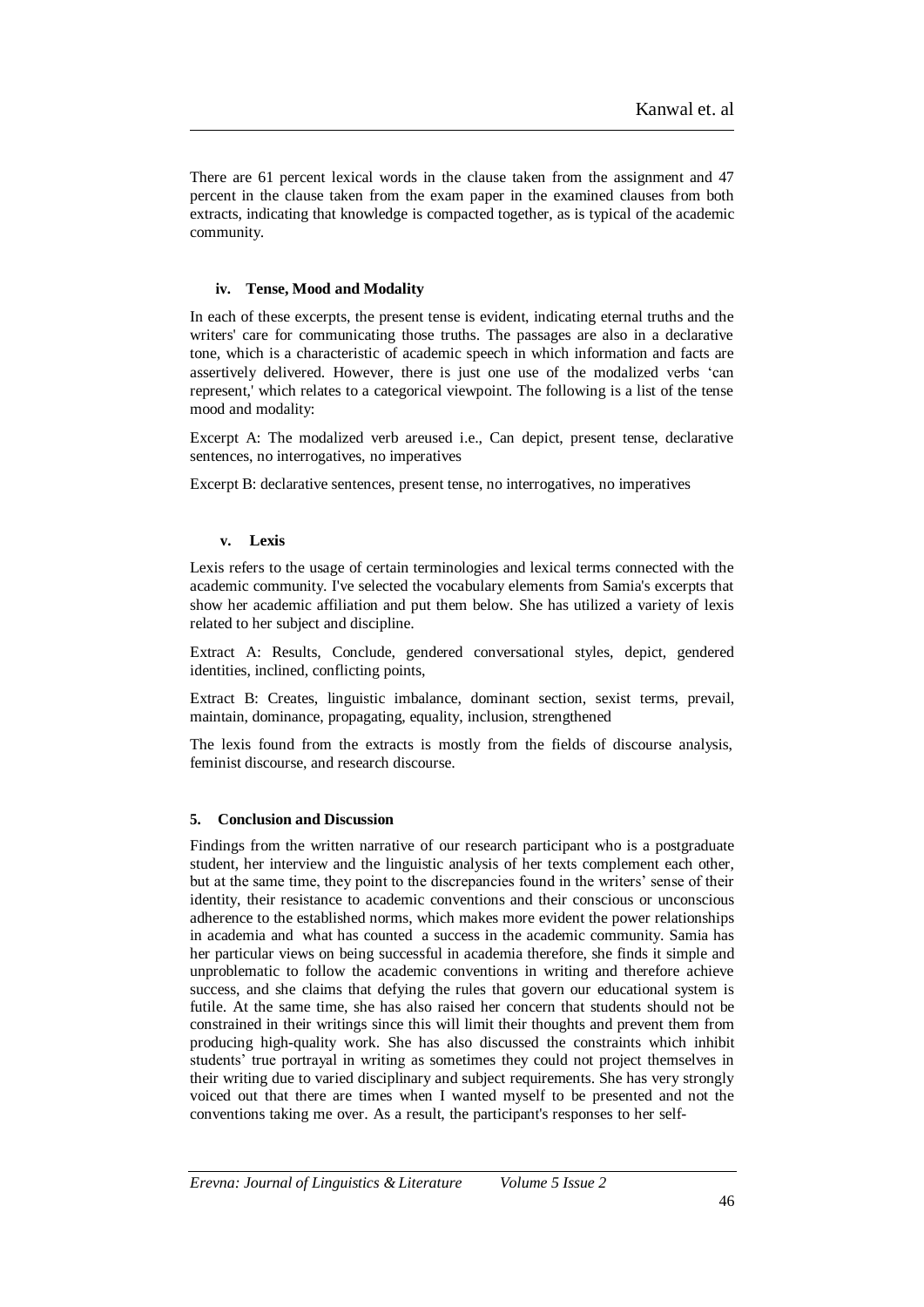representation in writing are complicated and multifaceted; she sometimes joyfully follows academic standards, but she also opposes them and decides to go her own way. The results could not be generalized as the study is ethnographic in nature and demanded an in-depth exploration of data. Hence multiple kinds of data are collected from a single participant. However, the results give deep insights into the phenomenon of writing in higher education and related identity issues.

The data from written narratives and interviews help achieve the research objectives. Our research participant's narrative displays her academic experience, the writing difficulties including the challenges faced due to English being her second language and writing in exams as that involves time limitations and the need to write more. Though she happily follows the disciplinary conventions, her responses indicate her resistance to meet readers' expectations and an ambivalent attitude towards her sense of identity portrayed in writing.

Together with this, the linguistic analysis of her texts demonstrates her sense of identification with the academic community, and her positioning is made obvious by the characteristics of her writing. An important characteristic of academic discourse is high lexical density and the mental and relational verb processes; by employing these features in her writing the writer is trying to portray her identity as an academic person. Another characteristic of academic discourse is the compression of data and the presentation of it in lengthy nominal groupings. Both the excerpts exemplify this as there are 61 per cent lexical words in the clause taken from the assignment and 47 per cent in the clause taken from the exam paper, indicating that knowledge is compacted together, as is typical of the academic community. The study of the nominal groups and the lexico-grammatical features all reflect her affiliation and positioning within the academic community. The nouns in both passages are abstract nouns which are primarily inanimate nouns that relate to ideas, concepts, and hypotheses. The animate nouns are humans, and they mostly relate to writers and theorists. In each of these excerpts, the present tense is evident, indicating eternal truths and the writers' care for communicating those truths. The passages are also in a declarative tone, which is a characteristic of academic speech in which information and facts are assertively delivered. The lexis found from the extracts is mostly from the fields of discourse analysis, feminist discourse, and research discourse which also establish the writer's positioning within the academic community. All in all the linguistic study of academic texts exhibit the writer's identity as a member of the academic community, it also highlights the institutional influence upon academic writers in shaping their identities as well as provide insights into the construction of identity in the process of writing.

The reoccurring themes that arose from this study's findings are concerned with the identity that students identify with or reject, as well as those they desire to represent. The findings help to achieve a precise and true understanding of writing at university, the issues of writers' identity, and those of the issues related to disciplinary and academic conventions. The study reveals students' concerns about the demands placed upon them by the teachers, disciplines, and institutions broadly and that to be effective, they must conform to established writing practices and academic conventions.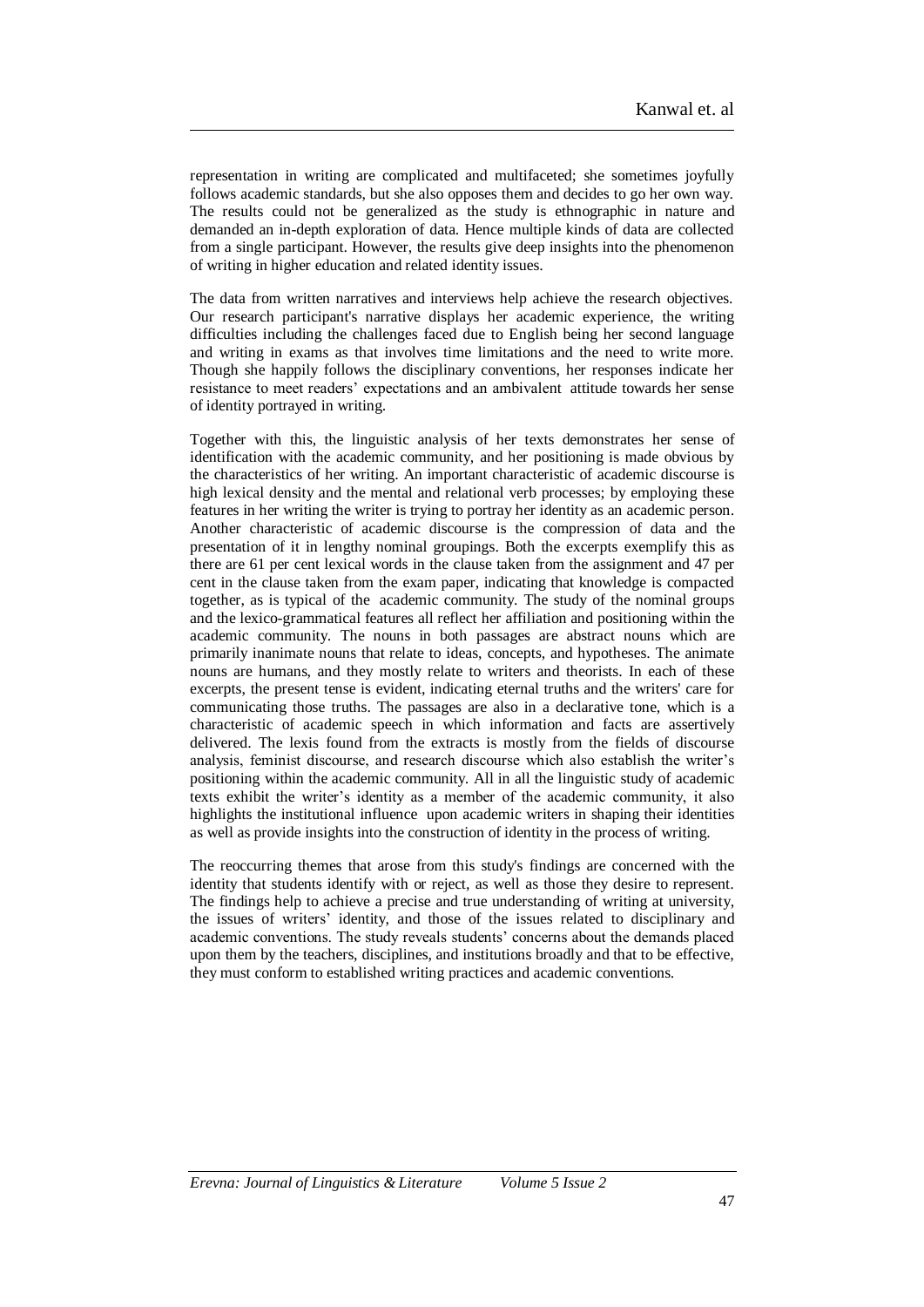#### **References:**

- Barton, D. (2006). Significance of a social practice view of language, litearcy and numeracy. In Tett, L., Hamilton, M., Yvonne, H. (Eds.) *Adult literacy, numeracy, and language. policy, practice and research*. New York: Open University Press. McGraw-Hill Education.
- Barton, D. (2009). Roz Ivanic's writing and identity. In Carter, A., Lillis, T. & Parkin, S. (Eds.) *why writing matters. issues of access and identity in writing research and pedagogy*. Amsterdam / Philadelphia: John Benjamins Publishing Company.
- Gee, J. P. (2010). A situated–sociocultural approach to literacy and technology. In
- Baker, A. E. (Ed.) (2010). *The new literacies. multiple perspectives on research and practice.* New York: The Guilford Press.
- Haider, G. (2005). *The writing processes of students with learning difficulties in l2th English composition: Protocol analysis* [Doctoral. Dissertation, University of the Punjab, Pakistan].
- Halliday, M. A. K. (1973). *Explorations in the functions of language.* London: Edward Arnold.
- Hassan, R. (2000). *Modalities in the teaching of writing in English in Pakistan*. [Doctoral Dissertation, The National University of Modern Languages, Islamabad]. [http://prr.hec.gov.pk/jspui/handle/123456789//4963](http://prr.hec.gov.pk/jspui/handle/123456789/4963)
- Ivanic, R. (1998) *Writing and identity: The discoursal construction of identity in academic writing*. Philadelphia: John Benjamins Publishing Company.
- Javed, M., Tahir, A. & Qadeer, A. (2018). The changing roles of students in the blended ELT environment in Pakistan. *Erevna: Journal of Linguistics & Literature, 2*(2), 17-26.
- Lea, M. & Street, B. (1998). Student writing in higher education: An academic literacies approach. *Studies in Higher Education*, *23*(2), 157-171
- Lea, M. R. (1999). Academic literacies and learning in higher education, constructing knowledge through texts and experience. In Joans, C., Turner, J. & Street, B. (Eds.), *Students writing in the university cultural and epistemological issues*. (pp. 103-124) Amsterdam/Philadelphia.John Benjamins Publishing Company.
- Lea, M.R., & Street, B.V. (2006). The academic literacies model: Theory and applications. *Theory into Practice*, *45*(4), 368-377.
- Lea, M. R. & Crème, P. (2008). *Writing at university: A guide for students* (3rd ed.). McGraw Hill Open University Press.
- Lea, M. R. (2009). Writers and meaning making in the context of online learning. In Carter, A., Lillis, T. & Parkin, S. (Eds.) (2009). *Why writing matters. Issues of access and identity in writing research and pedagogy*. Amsterdam / Philadelphia: John Benjamins Publishing Company.
- Lillis, T. (1999). Whose common sense? Essayist literacy and the institutional practice of mystery. In Jones, c., Turner, J., Street, B. (Eds.), *students writing in the*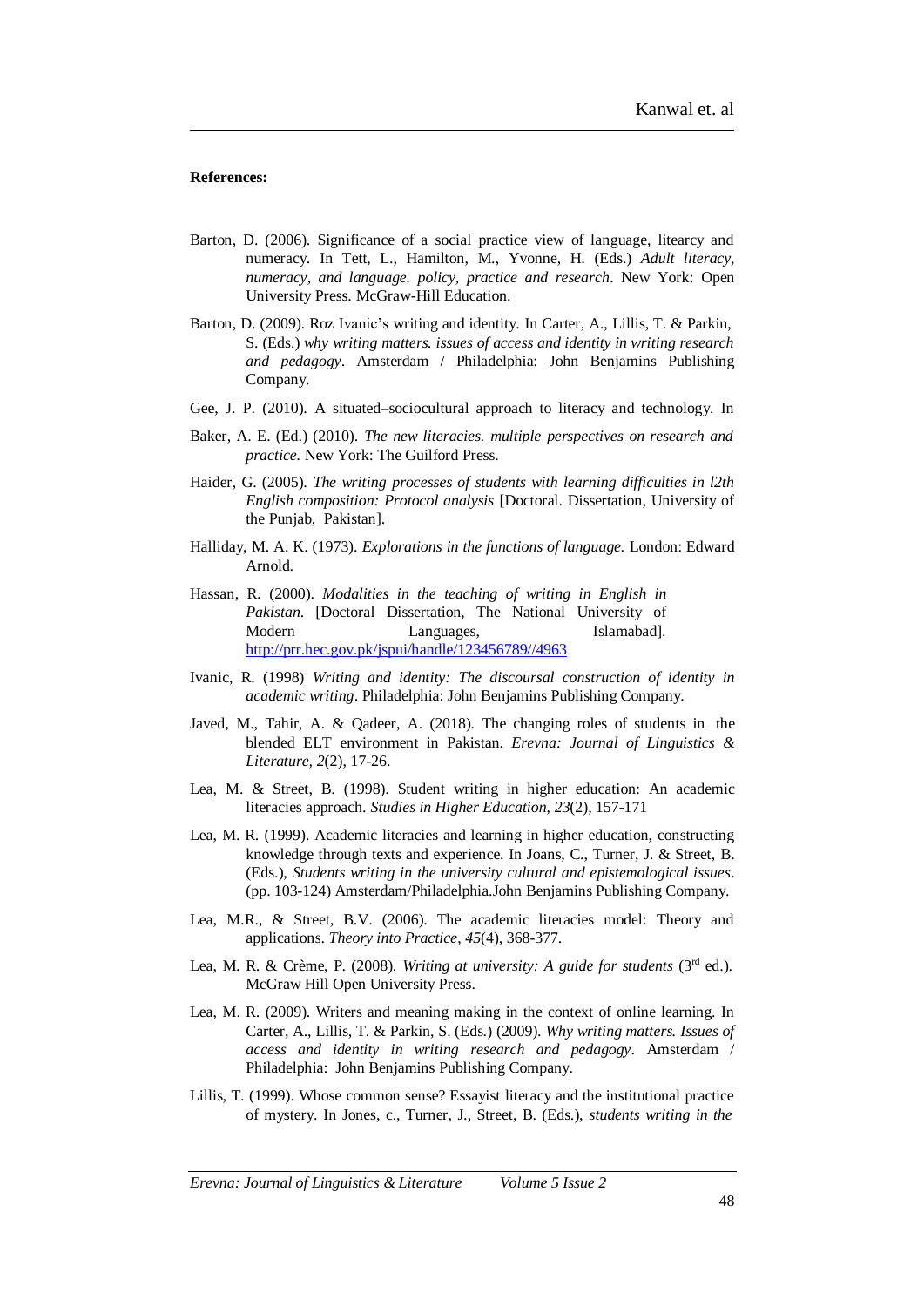*university cultural and epistemological issues*. (pp. 127-147) Amsterdam/Philadelphia: John Benjamins Publishing Company.

- Lillis, T. M. (2001). *Student writing, access regulation, desire*. London and New York: Routledge.
- Lillis, T. & Scott, M. (2007). Defining academic literacies research: issues of epistemology, ideology, and strategy. *Journal of Applied Linguistics*, *4*(1), 5- 32.
- Lillis, T. & Turner, J. (2010). Student writing in higher education: Contemporary confusion, traditional concern. *Teaching in Higher Education, 6*(1), 57-68,
- Lillis, T. (2009). Bringing writers' voices to writing research, talk around texts. In Carter, A. Lillis, T. & Parkin, S. (Eds.) *Why writing matters: Issues of access and identity in writing research and pedagogy*. Philadelphia: John Benjamins Publishing Company.
- Manan, A. & David, M. K. (2014) Mapping ecology of literacies in educational setting: The case of local mother tongues vis-à-vis Urdu and English languages in Pakistan. *Language and Education, 28*(3), 203-222.
- Mansoor, S. (2004). The status and role of regional languages in higher education in Pakistan. *Journal of Multilingual and Multicultural Development*, *25*(4), 333- 353.
- Mansoor, S. (2005). *Language planning and higher education: A case study of Pakistan*. Oxford: Oxford University Press.
- Mansoor, S. (n.d.) Language planning in higher education: Issues of access and equity. *The Lahore Journal of Economics*, *8*(2). 17-42.
- Mashori, G. M. (2007). *Teaching the writing of English: Exploring the impact of process approach on the undergraduate students of Shah Abdul Latif University Khairpur* [Ph.D. dissertation, Shah Abdul Latif University Khairpur, Sindh, Pakistan].
- Qadir, S. A. (1996). *Introducing study skills at the intermediate level in Pakistan* [Ph. D Thesis, University of Lancaster].
- Rahman, T. (1997). The medium of instruction controversy in Pakistan. *Journal of Multilingual and Multicultural Development, 18* (2), 145-154.
- Rahman, T. (2001) English-teaching institutions in Pakistan. *Journal of Multilingual and Multicultural Development, 22* (3), 242-261.
- Riaz, H., Jabeen, N. Salman, Y.,Ansari, N., & Mohazzam, A. (2017). A study of higher education reforms in pakistan: key reforms and drivers. *Journal of the Research Society of Pakistan*, *54*(2), 79-94.
- Sarangi,S. (2007). Editorial: The anatomy of interpretation: Coming to terms with the analyst's paradox in professional discourse studies. *Text & Talk An Interdisciplianry Journal of Langauge, Discourse & communication studies, 27*(5/6), 567–584.
- Shah, S. P. (2001). *Creative writing through reading. A strategy to develop creative writing among ninth grade students of o' level* [Doctoral Dissertation, Hamdard University Karachi].